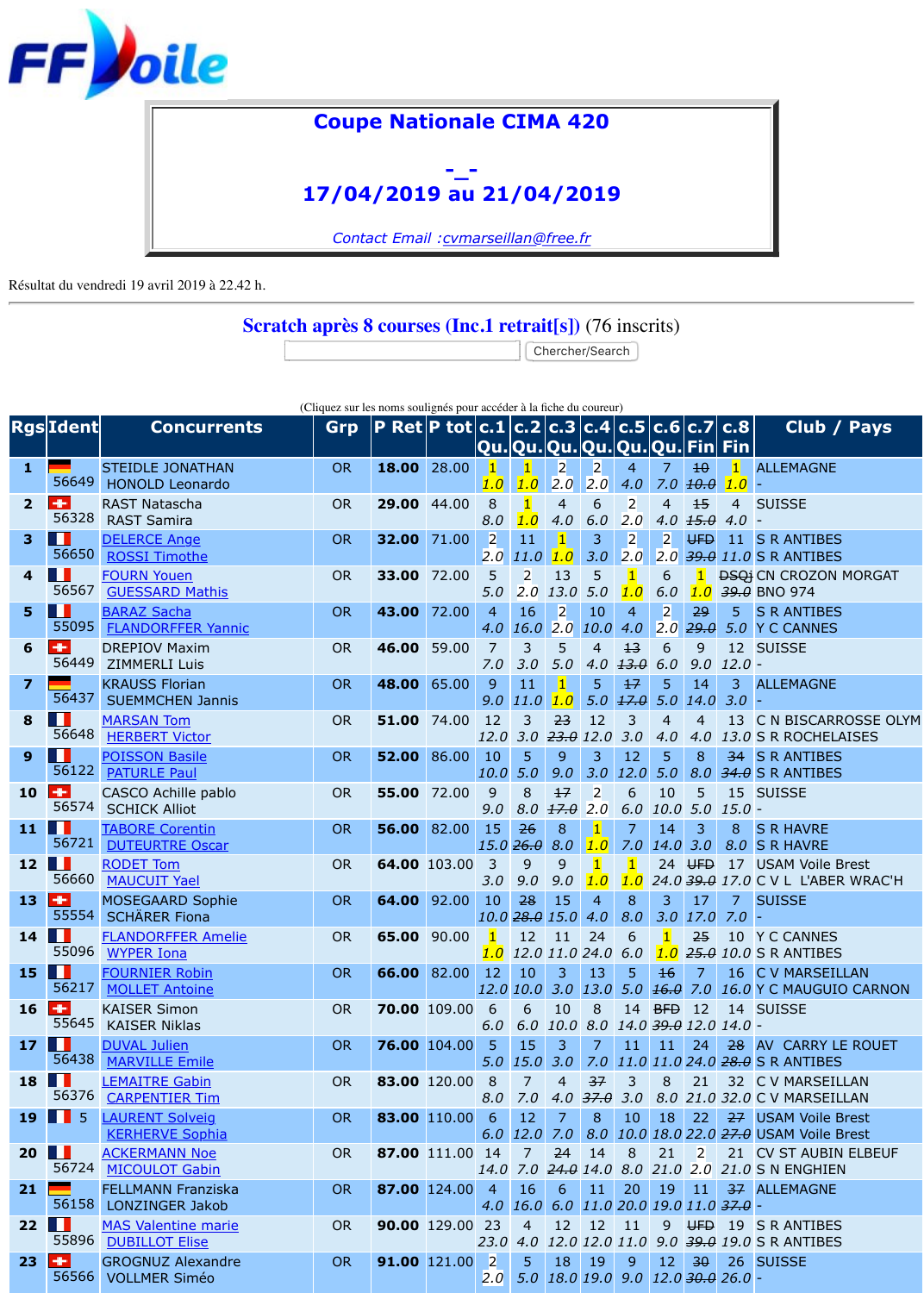|    | 55553                             | <b>BURKHARD Nik</b>                                                     |                            |                  |            | 18.0 22.0 19.0 10.0 15.0 19         |                                        |            |                 |                         |
|----|-----------------------------------|-------------------------------------------------------------------------|----------------------------|------------------|------------|-------------------------------------|----------------------------------------|------------|-----------------|-------------------------|
| 36 | 56186                             | <b>WANSER Apolinne</b><br><b>WALDOW Flora</b>                           | <b>OR</b>                  | 134.00 173.00 17 |            | 17<br>17.0 17.0 10.0 18.0 12.0 39   | 10                                     | 18         | $12$ BH         |                         |
| 37 | . .<br>56040                      | <b>DAUTZENBERG Hermine</b><br><b>STAMMINGER-DE MOUR Clara-</b><br>sofia | <b>OR</b>                  | 137.00 173.00    | 21         | 30<br>21.0 30.0 11.0 23.0 13.0 11   | 11                                     | 23         | 13              | $\vert 1 \rangle$       |
| 38 | 56502                             | <b>WEWER Sophie</b><br><b>WEWER Lucas</b>                               | <b>OR</b>                  | 140.00 174.00 11 |            | 14<br>11.0 14.0 24.0 26.0 19.0 13   | 24                                     | 26         | 19              | $\vert$ 11              |
| 39 | 55251                             | <b>STUDT Bjarne</b><br><b>STROHM Piet</b>                               | ARGENT 101.00 127.00 26    |                  |            | 24<br>$26.0$ 24.0 12.0 15.0 22.0 10 | 12                                     | 15         | 22 <sub>2</sub> | $\mathbf 1$             |
| 40 | w<br>54520                        | <b>TEILLET Lucas</b><br><b>DEMAI Thibaut</b>                            | ARGENT 107.00 146.00       |                  | 22         | 19<br>22.0 19.0 18.0 16.0 23.0 39   | 18                                     | 16         | 23              | <b>BF</b>               |
| 41 | Ш<br>56238                        | <b>LE GOFF Anna</b><br><b>ASSIE Clarisse</b>                            | ARGENT 109.00 148.00       |                  | 13         | 18<br>13.0 18.0 14.0 24.0 17.0 20   | 14                                     | 24         | 17              | $\overline{2}$          |
| 42 | . .<br>56222                      | <b>LECONTE Elise</b><br><b>MARIANI Antea</b>                            | ARGENT 114.00 153.00 16    |                  |            | 31<br>16.0 31.0 21.0 9.0            | 21                                     | 9          | 15<br>15.039    | <b>BF</b>               |
| 43 | 56285                             | <b>BUESCHER Florian</b><br><b>BUESCHER Maximilian</b>                   | ARGENT 117.00 144.00       |                  | 18         | 19<br>18.0 19.0 19.0 27.0 24.0 23   | 19                                     | 27         | 24              | $\overline{2}$          |
| 44 | w<br>55840                        | LE BARILLEC Zoe<br><b>LERAT Victoire</b>                                | ARGENT 122.00 150.00       |                  | 25<br>25.0 | 6                                   | 20<br>6.0 20.0 14.0 <del>28.0</del> 18 | 14         | 28              | -18                     |
| 45 | H<br>54870                        | <b>CANDELA Laurie</b><br><b>ERADES Tony</b>                             | ARGENT 124.00 154.00       |                  | 14         | 13<br>14.0 13.0 29.0 23.0 26.0 30   | 29                                     | 23         | 26              | $\overline{\mathbf{3}}$ |
| 46 | $\pm$<br>56720                    | <b>KARLSSON Malin</b><br><b>TAPPOLET MYrlin</b>                         | ARGENT 131.00 163.00 32    |                  |            | 23<br>32.0 23.0 14.0 20.0 21.0 26   | 14                                     | 20         | 21              | 2 <sub>0</sub>          |
| 47 | 56013                             | <b>BRACHTENDORF Felix</b><br><b>PICKER Moritz</b>                       | ARGENT 137.00 176.00       |                  | 29         | 14<br>29.0 14.0 6.0 21.0 39.0 24    | 6                                      |            | $21$ UFD        | $\overline{2}$          |
| 48 | $\pm$<br>54614                    | <b>TRESKY Ben</b><br><b>KUSTER Yannick</b>                              | ARGENT 137.00 174.00 16 31 |                  |            | 16.0 31.0 37.0 29.0 27.0 22         |                                        | $37$ 29    | 27              | 21                      |
| 49 | ÷<br>55493                        | <b>MOLLER Janik</b><br><b>STEINER Christian</b>                         | ARGENT 143.00 171.00 22    |                  |            | 18<br>22.0 18.0 26.0 28.0 18.0 22   | 26                                     | 28         | 18              | $\overline{2}$          |
| 50 | 56752                             | <b>SENSCH Julian</b><br><b>VON WALDOW Richard</b>                       | ARGENT 146.00 185.00 38    |                  |            | 17<br>38.0 17.0 20.0 16.0 28.0 12   | 20                                     | 16         | 28              | $\vert$ 11              |
| 51 | 56719                             | <b>RENKES Lisa</b><br><b>KRAUSS Nicolas</b>                             | ARGENT 152.00 184.00       |                  | 27         | 20<br>27.0 20.0 28.0 28.0 30.0 32   | 28                                     | 28         | 30              | $-31$                   |
| 52 | H.<br>56511                       | <b>FROEHLICH Léon</b><br><b>ZWICK Nathan</b>                            | ARGENT 152.00 191.00 19    |                  |            | 15<br>19.0 15.0 32.0 17.0 23.0 31   | 32                                     | $\vert$ 17 | 23              | 3 <sup>i</sup>          |
| 53 | 56089                             | <b>WEBER Jan</b><br><b>SCHLEUSS Lucas</b>                               | ARGENT 156.00 195.00 29    |                  |            | 28<br>29.0 28.0 16.0 15.0 39.0 39   | 16                                     |            | 15 UFD BH       |                         |
| 54 | 56323                             | <b>PAETZOLD Amelie</b><br>PAETZOLD Leon                                 | ARGENT 159.00 198.00 24 25 |                  |            | 24.0 25.0 28.0 20.0 22.0 39         | 28                                     | 20         | $22$ BF         |                         |
| 55 | 55933                             | <b>SEMMER Kjell</b><br><b>ONCKEN Leonie</b>                             | ARGENT 160.00 195.00 35    |                  |            | 32<br>35.0 32.0 30.0 31.0 18.0 34   | 30                                     | 31         | 18              | 3 <sup>1</sup>          |
| 56 | 56764                             | <b>FRIEDRICH Merlin</b><br><b>KÜHLING Niklas</b>                        | ARGENT 169.00 201.00 31    |                  |            | 30<br>31.0 30.0 25.0 30.0 32.0 28   | 25                                     | 30         | 32              | 2 <sup>1</sup>          |
| 57 | <b>The Second Second</b><br>55643 | <b>NERINI Leo</b><br><b>DEPEYRE Mathias</b>                             | ARGENT 171.00 210.00 26    |                  |            | 33<br>26.0 33.0 23.0 25.0 20.0 27   | 23                                     | 25         | 20              | $\overline{2}$          |
| 58 | 56496                             | <b>BÖCKER Louisa</b>                                                    | ARGENT 172.00 208.00 27    |                  |            | 33                                  | 34                                     | 35         | 36              | $\vert 1 \vert$         |